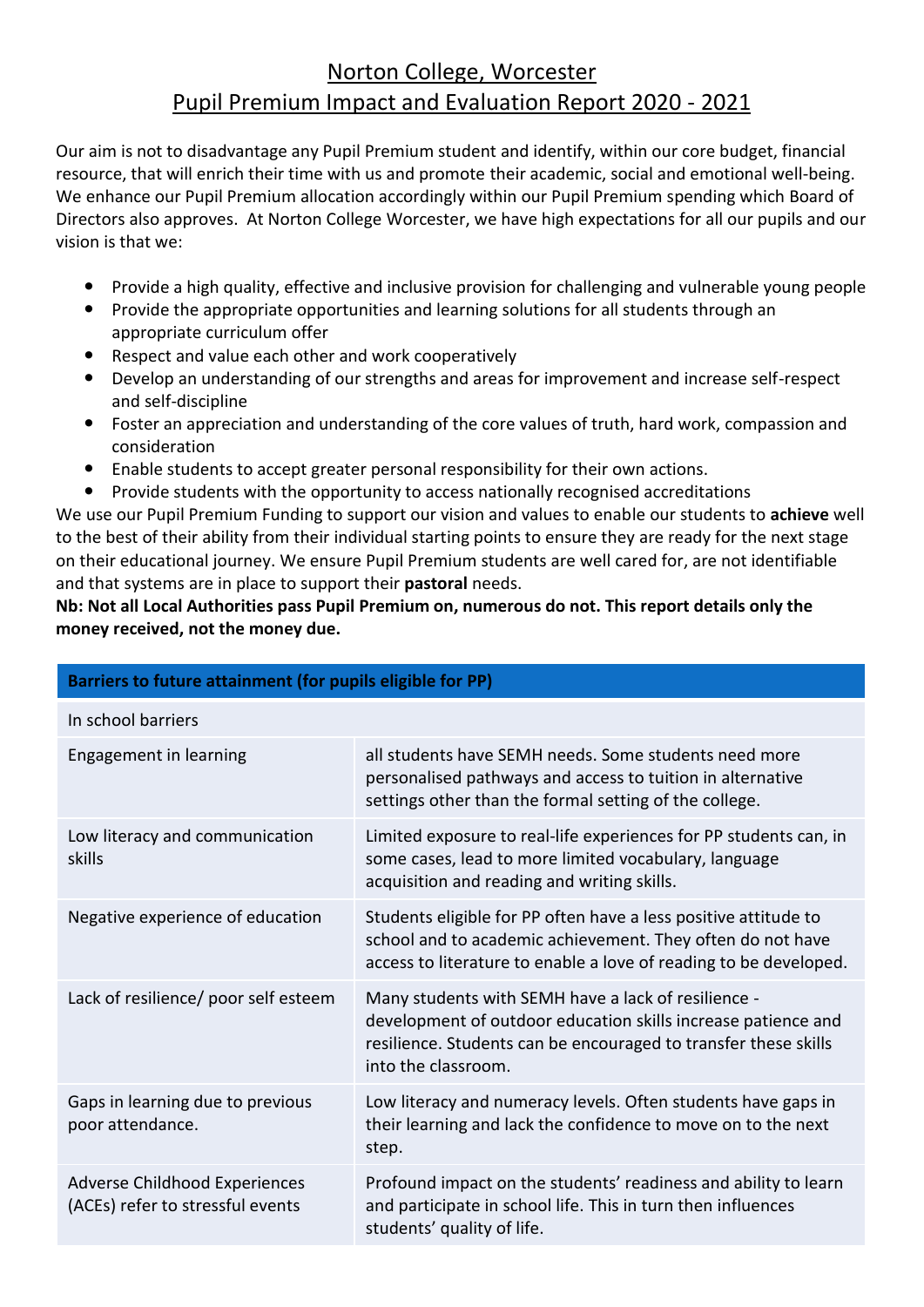## Pupil Premium Income: Income 2020-21: £10,175 Expenditure 2020-21: £10,175 (plus additional £2,343.50 from college funds)

## Expenditure 2020 -2021

| Category                             | Item                                                                                                     | <b>Amount</b>      | Impact                                                                                                                                                                                                                                                                           |
|--------------------------------------|----------------------------------------------------------------------------------------------------------|--------------------|----------------------------------------------------------------------------------------------------------------------------------------------------------------------------------------------------------------------------------------------------------------------------------|
|                                      |                                                                                                          |                    |                                                                                                                                                                                                                                                                                  |
| <b>Technical</b><br><b>Resources</b> | <b>MacBook</b>                                                                                           | £475.00<br>£150.00 | Provide enhanced learning opportunity to<br>enable student to develop an understanding<br>of specific music software and bridge links<br>between collaborative working in college with<br>independent working at home.                                                           |
| Mentoring                            | <b>Up Foundation</b>                                                                                     | £1,900             | Off-site training sessions and support with<br>activities to build on communication and<br>interaction skills, develop fitness and<br>knowledge and understanding of different<br>cultures, healthy lifestyles and community<br>diversity.                                       |
| <b>Mentor Training</b>               | <b>Fork Lift Truck</b><br>Course<br><b>Reach and</b><br>Counter<br>balance<br>Course, Inc.<br><b>PPE</b> | £695.00            | Bespoke training to acquire skills to prepare<br>for adulthood and transition to employment.                                                                                                                                                                                     |
| 1:1 Music Tuition                    | <b>Severn Arts</b>                                                                                       | £2,249.00          | Individual lessons for students building<br>on interests and facilitating engagement<br>in the wider curriculum. Opportunities for<br>developing self-esteem, building<br>resilience and improving general well-<br>being.                                                       |
| <b>Outdoor Learning</b>              | <b>Fold Farm</b><br><b>Acton Mill</b>                                                                    | £600<br>£3,212     | To offer land based learning opportunities<br>and enable students to engage in literacy<br>and numeracy sessions through fostering an<br>interest in animals and animal care. To<br>facilitate BTEC qualifications in Land Based<br>Studies and support transition to adulthood. |
| <b>Water Sports</b>                  | <b>Aztec Leisure</b>                                                                                     | £3,387.50          | Canoeing/ Kayaking developing self-<br>confidence and self-esteem, collaborative<br>working, listening to instructions and Team<br>building.                                                                                                                                     |